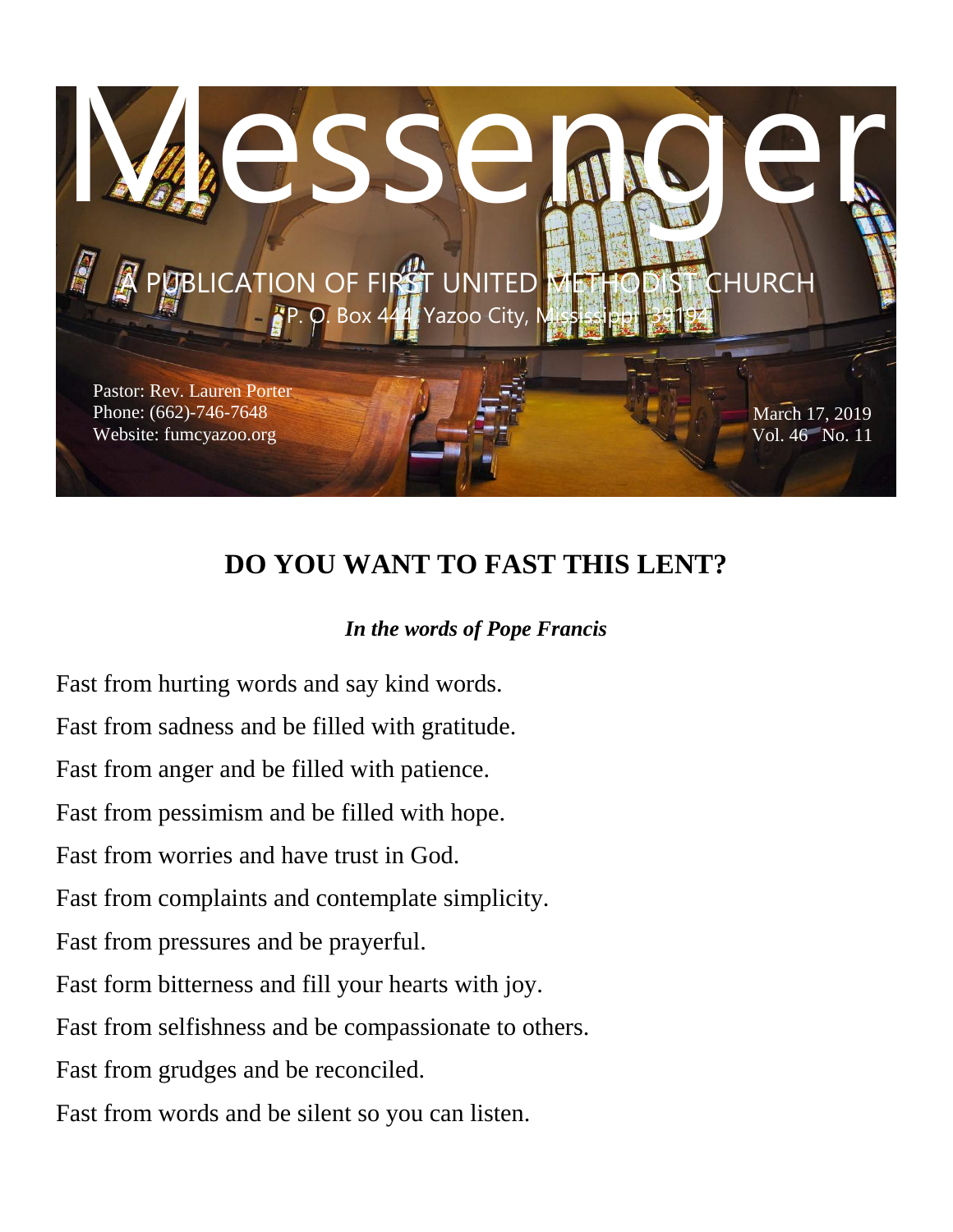# **THIS WEEKS CALENDAR**

#### **SUNDAY, MARCH 17**

 9:00 a.m. Come AZ U R Service 9:50 a.m. Sunday School 11:00 a.m. Traditional Service 5:00 p.m. Planet 456 6:00 p.m. Snack Supper 6:00 p.m. Adult Bible Study **MONDAY, MARCH 18** 9-12 noon Methodist Market **TUESDAY, MARCH 19** 6:00 p.m. Ladies Bible Study/Millie's **WEDNESDAY, MARCH 20** 3:00-4:15 p.m. Hiskidz Choir Gr. 1-6 4:30 p.m. Ladies Handbell Choir 5:30 p.m. In the Hands of God/Prayer Meeting 6:00 p.m. Chancel Choir 6:15 p.m. Youth Small Group **SATURDAY, MARCH 23** 9-12 noon Methodist Market



17. Harold Fisher 20. Todd Hart, Jane Glenn 22. Michael Haynes 23. Terrye Layne Tenhet

23. Mr. & Mrs. Phillip Thornton

 $\sim$   $\sim$   $\sim$   $\sim$   $\sim$   $\sim$ 



 *Love and Sympathy is extended to Hubert and Pam Hatfield and family in the death of Hubert's sister, Pamela Kay Hatfield Foot, who died March 9, 2019 in North Little Rock, Arkansas.*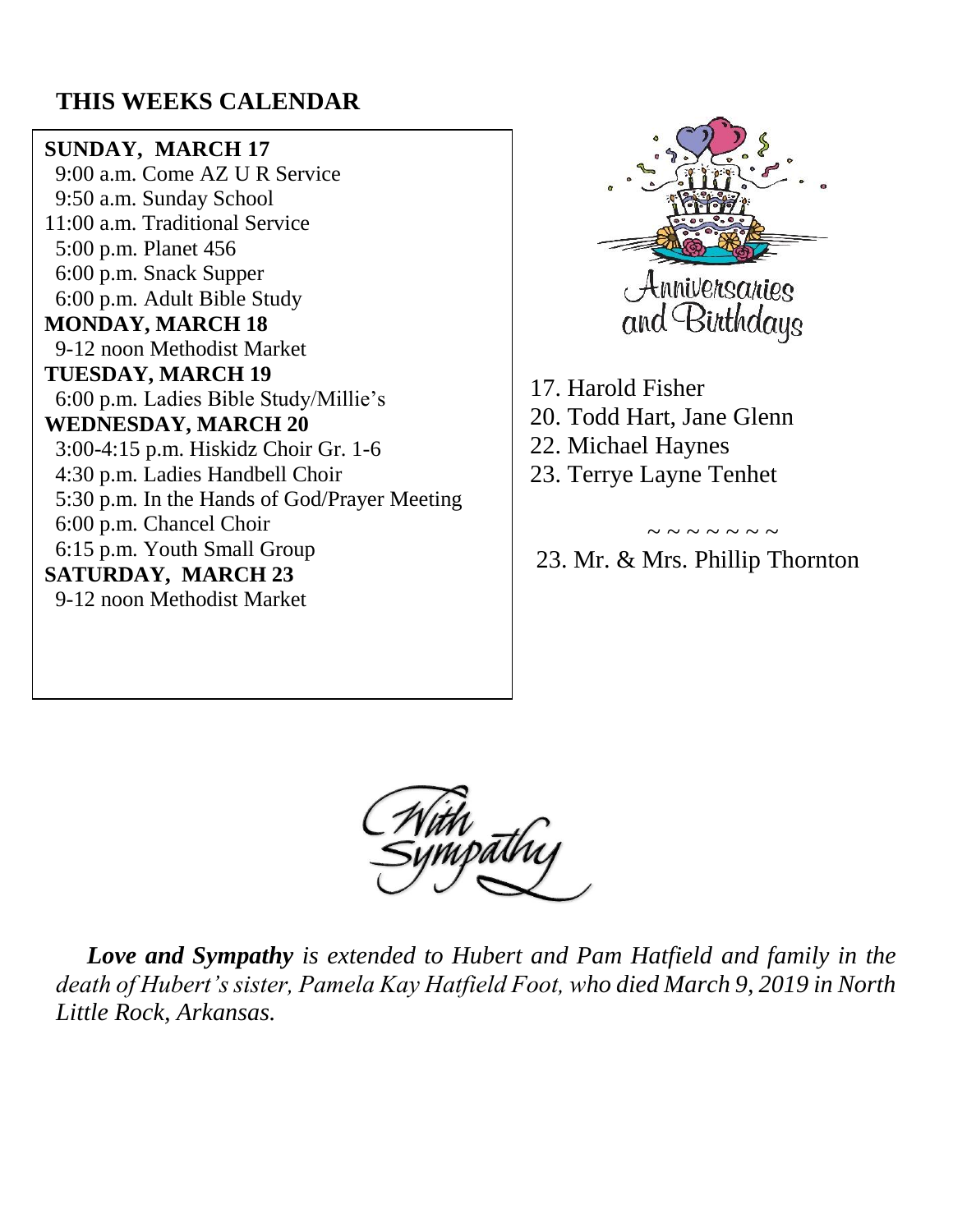

**Solid Ground Youth**

 This week we will continue our new lesson series on Old Testament Heroes – Women. This Sunday we will learn about Ruth: a Woman of Loyalty. Ruth was a very loyal person. She could have easily gone back to her own family during the hard times, but she remained devoted to Naomi. How loyal are we? Do we work through difficult times with others, or do we wash our hands and turn away? Loyalty is a highly valued characteristic. This is a character quality that we should all seek to possess.

# **Sunday Night Youth**

 This Sunday we will meet back with our regular Sunday night Bible Study. We will have a lesson on faith. It is so hard sometimes to accept everything that happens in life, and to understand how it is working out as part of the plan God has. Faith is sight unseen, yet it is belief.

# **Wednesday Night Small Group**

 Wednesday night small group will resume back to our regular schedule on March 20. We will continue with our series on Counter Culture. This lesson is about forgiveness. So often we hold onto our anger and the things that others have done to us. Jesus says that in order to move forward, we must forgive. Sin keeps us from being connected to God. We need to strive every day to live out the example that Christ set for us. We will not be perfect, but as Christians, we should do our best to live as Christ would want us to.

 Please be in prayer for traveling mercies for our youth and chaperones as they leave this week to see the Ark Encounter and as they continue on to explore parts of Kentucky and Ohio. Thank you all in advance for your prayers and support for the young people in this church.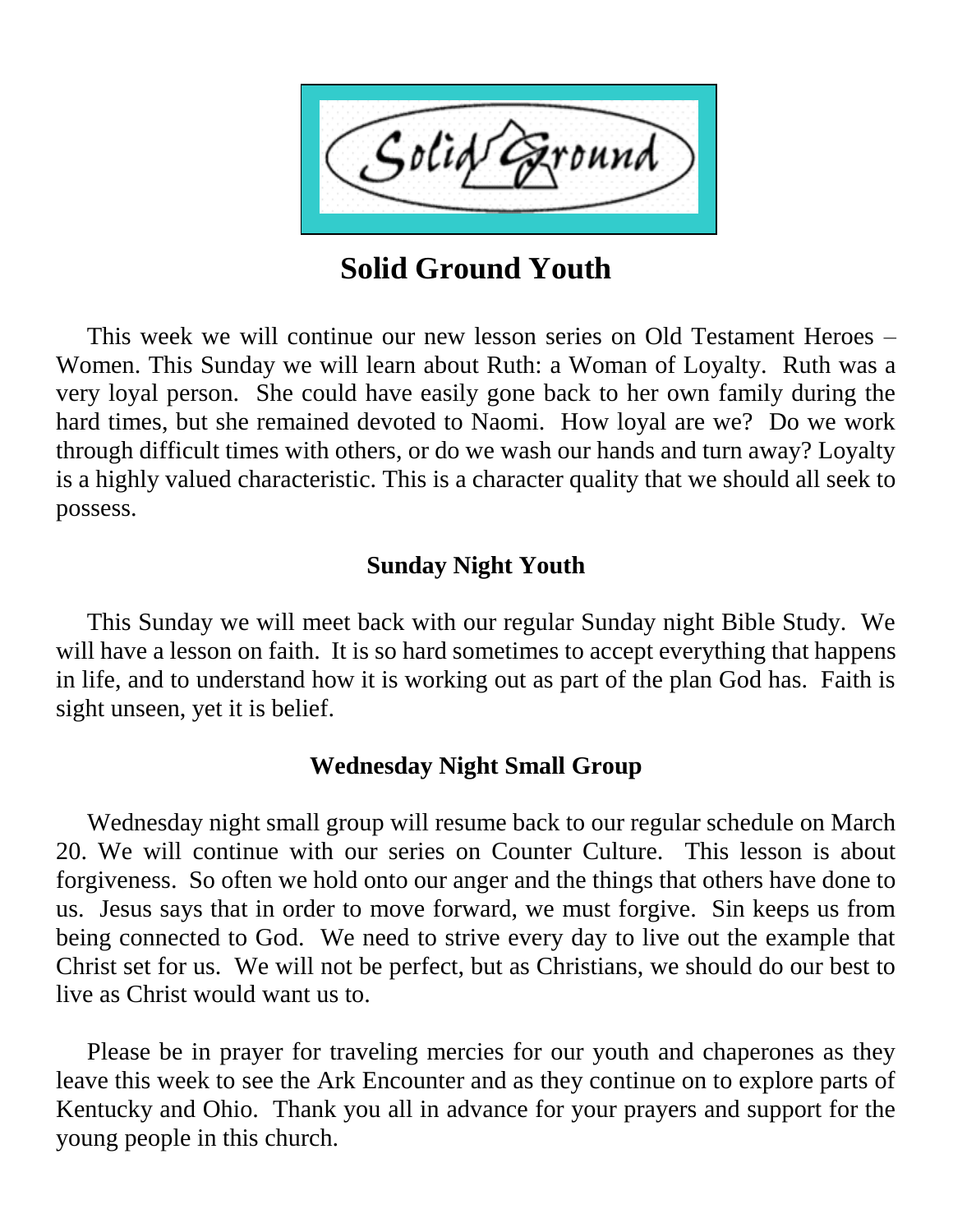# Children's Page



"Now is the time! Here comes God's kingdom! Change your hearts and lives and trust this good news!"

Mark 1:15



 The Sunday school lesson this Sunday is another parable told by Jesus about two debtors. Both men owed money, one more than the other. However, both men were forgiven of their debt. Jesus' parable was to teach us that we all sin and make mistakes, and God is willing to forgive us if we repent and ask His forgiveness. We should all be gracious for His forgiveness.



 Bible study will meet back this week at our regular time of 5:00 p.m. We will begin a 3-week study on Samson to learn more about his story before attending the Sight and Sound Production of Samson in April. Hope to see you on Sunday as we start this new series.